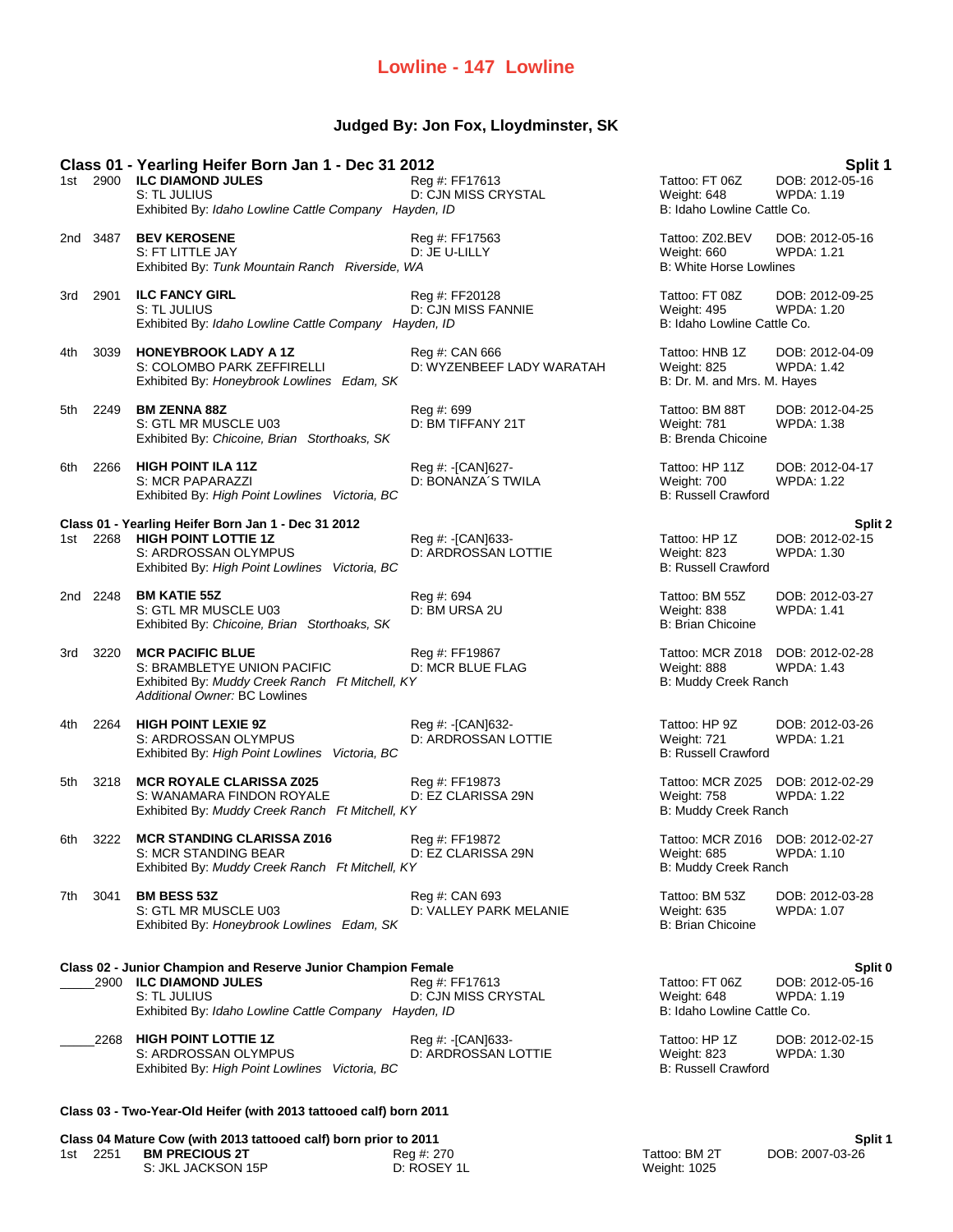|       |          | Calf at Side: BM ATLAS 9A<br>S: PENDING<br>Exhibited By: Chicoine, Brian Storthoaks, SK                                                                 | Reg #: APPLIED<br>Sex: M                          | Tattoo: BM 9A<br>Weight: 514<br>B: Brian Chicoine                          | DOB: 2013-03-25<br>WPDA: 0.00                         |  |
|-------|----------|---------------------------------------------------------------------------------------------------------------------------------------------------------|---------------------------------------------------|----------------------------------------------------------------------------|-------------------------------------------------------|--|
|       | 2nd 2272 | <b>CF IDAHO'S LUCKY LADY</b>                                                                                                                            | Reg #: -[CAN]431-                                 | Tattoo: CF 323W                                                            | DOB: 2009-03-27                                       |  |
|       |          | S: HEARTY 1<br>Calf at Side: HIGH POINT LOLA 12A<br>S: MCR PAPARAZZI<br>Exhibited By: High Point Lowlines Victoria, BC                                  | D: EZ PENELOPE 52P<br>Reg #: -[CAN]730-<br>Sex: F | Weight: 838<br>Tattoo: HP 12A<br>Weight: 440<br><b>B: Cloverdale Farms</b> | DOB: 2013-03-27<br>WPDA: 0.00                         |  |
| 3rd   | 3044     | LIN MARSHMALLOW LLC 12U                                                                                                                                 | Reg #: CAN 358                                    | Tattoo: LLC 12U                                                            | DOB: 2008-05-23                                       |  |
|       |          | S: ALTA RASCAL BIL 14P<br>Calf at Side: HONEYBROOK JACKPOT                                                                                              | D: RJ FAIRGAL NAOMI BIL 64S<br>Reg #: APPLIED     | Weight: 879<br>Tattoo: HNB 12A                                             | DOB: 2013-05-28                                       |  |
|       |          | HNB <sub>12</sub> A<br>S: YARRA RANGES JACKAROO<br>Exhibited By: Honeybrook Lowlines Edam, SK                                                           | Sex: M                                            | Weight: 418<br><b>B: Darrell Gotaas</b>                                    | WPDA: 0.00                                            |  |
|       |          | Class 05 - Senior Division Champion and Reserve Champion Female                                                                                         |                                                   |                                                                            | Split 0                                               |  |
|       | 1st 2251 | <b>BM ATLAS 9A</b><br>S: PENDING<br>Exhibited By: Chicoine, Brian Storthoaks, SK                                                                        | Reg #: APPLIED<br>D: BM PRECIOUS 2T               | Tattoo: BM 9A<br>Weight: 514<br><b>B: Brian Chicoine</b>                   | DOB: 2013-03-25<br><b>WPDA: 2.23</b>                  |  |
|       |          | 2nd 2272 HIGH POINT LOLA 12A<br>S: MCR PAPARAZZI<br>Exhibited By: High Point Lowlines Victoria, BC                                                      | Reg #: -[CAN]730-<br>D: CF IDAHO'S LUCKY LADY     | Tattoo: HP 12A<br>Weight: 440<br><b>B: Russell Crawford</b>                | DOB: 2013-03-27<br>WPDA: 1.92                         |  |
|       |          | Class 06 - Heifer Calf Born 2013                                                                                                                        |                                                   |                                                                            | Split 1                                               |  |
|       |          | 1st 3217 MCR DOUBLE DOWN<br>S: MCR BEAR DOWN<br>Exhibited By: Muddy Creek Ranch Ft Mitchell, KY                                                         | Reg #: APPLIED<br>D: FAIRWYNS NAMI                | Weight: 379<br>B: Muddy Creek Ranch                                        | Tattoo: MCR A003 DOB: 2013-02-16<br><b>WPDA: 1.41</b> |  |
|       | 2nd 2265 | <b>HIGH POINT LOLA 12A</b><br>S: MCR PAPARAZZI<br>Exhibited By: High Point Lowlines Victoria, BC                                                        | Reg #: -[CAN]730-<br>D: CF IDAHO'S LUCKY LADY     | Tattoo: HP 12A<br>Weight: 440<br><b>B: Russell Crawford</b>                | DOB: 2013-03-27<br><b>WPDA: 1.92</b>                  |  |
| 3rd   | 3216     | <b>MCR SHES SO TRANGIE</b><br>S: MCR OPINIONATED<br>Exhibited By: Muddy Creek Ranch Ft Mitchell, KY                                                     | Reg #: APPLIED<br>D: LTL BOVINA                   | Weight: 399<br>B: Muddy Creek Ranch                                        | Tattoo: MCR A016 DOB: 2013-02-24<br>WPDA: 1.53        |  |
|       |          |                                                                                                                                                         |                                                   |                                                                            |                                                       |  |
|       |          | Class 07 - Champion and Reserve Champion Heifer Calf<br>1st 3217 MCR DOUBLE DOWN<br>S: MCR BEAR DOWN<br>Exhibited By: Muddy Creek Ranch Ft Mitchell, KY | Reg #: APPLIED<br>D: FAIRWYNS NAMI                | Tattoo: MCR A003<br>Weight: 379<br>B: Muddy Creek Ranch                    | Split 0<br>DOB: 2013-02-16<br><b>WPDA: 1.41</b>       |  |
|       | 2nd 2265 | <b>HIGH POINT LOLA 12A</b><br>S: MCR PAPARAZZI<br>Exhibited By: High Point Lowlines Victoria, BC                                                        | Reg #: -[CAN]730-<br>D: CF IDAHO'S LUCKY LADY     | Tattoo: HP 12A<br>Weight: 440<br><b>B: Russell Crawford</b>                | DOB: 2013-03-27<br>WPDA: 1.92                         |  |
|       |          | Class 08 - Grand Champion and Reserve Grand Champion Female                                                                                             |                                                   |                                                                            | Split 0                                               |  |
| 1st l |          | 2268 HIGH POINT LOTTIE 1Z<br>S: ARDROSSAN OLYMPUS<br>Exhibited By: High Point Lowlines Victoria, BC                                                     | Reg #: [CAN]633-<br>D: ARDROSSAN LOTTIE           | Tattoo: HP 1Z<br>Weight: 823<br><b>B: Russell Crawford</b>                 | DOB: 2012-02-15<br><b>WPDA: 1.30</b>                  |  |
|       | 2nd 2900 | <b>ILC DIAMOND JULES</b><br>S: TL JULIUS<br>Exhibited By: Idaho Lowline Cattle Company Hayden, ID                                                       | Reg #: FF17613<br>D: CJN MISS CRYSTAL             | Tattoo: FT 06Z<br>Weight: 648<br>B: Idaho Lowline Cattle Co.               | DOB: 2012-05-16<br>WPDA: 1.19                         |  |
|       |          |                                                                                                                                                         |                                                   |                                                                            |                                                       |  |
| 1st l |          | Class 09 - Bull Calf Born 2013<br>2902 FT SIR CONSTANTINE<br>S: FT LITTLE JAY<br>Exhibited By: Idaho Lowline Cattle Company Hayden, ID                  | Reg #: APPLIED<br>D: CJN MISS LORI                | Tattoo: FT 04A<br>Weight: 342<br>B: Idaho Lowline Cattle Co.               | Split 1<br>DOB: 2013-04-14<br><b>WPDA: 1.62</b>       |  |
|       |          | 2nd 3040 HONEYBROOK JACKPOT HNB12A<br>S: YARRA RANGES JACKAROO<br>Exhibited By: Honeybrook Lowlines Edam, SK                                            | Reg #: APPLIED<br>D: LIN MARSHMALLOW LLC 12U      | Tattoo: HNB 12A<br>Weight: 418<br><b>B: Honeybrook Lowlines</b>            | DOB: 2013-05-28<br>WPDA: 2.50                         |  |
|       | 3rd 2250 | <b>BM ATLAS 9A</b><br>S: PENDING<br>Exhibited By: Chicoine, Brian Storthoaks, SK                                                                        | Reg #: APPLIED<br>D: BM PRECIOUS 2T               | Tattoo: BM 9A<br>Weight: 514<br><b>B: Brian Chicoine</b>                   | DOB: 2013-03-25<br>WPDA: 2.23                         |  |
|       |          | Class 10 - Champion & Reserve Champion Bull Calf                                                                                                        |                                                   |                                                                            | Split 0                                               |  |

1st 2902 **FT SIR CONSTANTINE** Reg #: APPLIED Tattoo: FT 04A DOB: 2013-04-14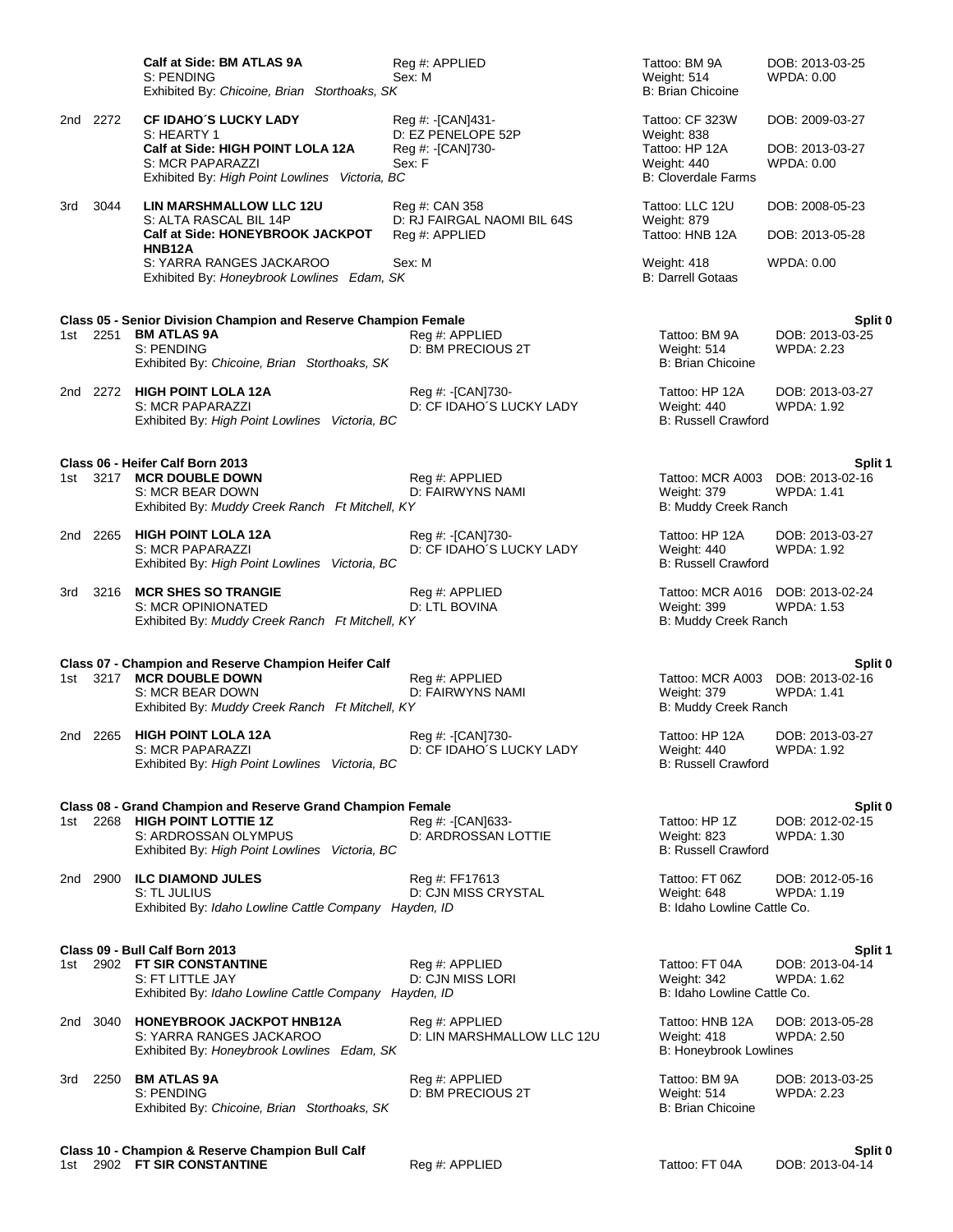|      |          | S: FT LITTLE JAY<br>Exhibited By: Idaho Lowline Cattle Company Hayden, ID                                                                                               | D: CJN MISS LORI                             | Weight: 342<br>B: Idaho Lowline Cattle Co.                       | <b>WPDA: 1.62</b>                               |  |
|------|----------|-------------------------------------------------------------------------------------------------------------------------------------------------------------------------|----------------------------------------------|------------------------------------------------------------------|-------------------------------------------------|--|
|      | 2nd 3040 | <b>HONEYBROOK JACKPOT HNB12A</b><br>S: YARRA RANGES JACKAROO<br>Exhibited By: Honeybrook Lowlines Edam, SK                                                              | Reg #: APPLIED<br>D: LIN MARSHMALLOW LLC 12U | Tattoo: HNB 12A<br>Weight: 418<br>B: Honeybrook Lowlines         | DOB: 2013-05-28<br><b>WPDA: 2.50</b>            |  |
|      |          | Class 11 - Yearling Bull Born Jan 1 - Dec 31 2012                                                                                                                       |                                              |                                                                  | Split 1                                         |  |
| 1st  |          | 2269 HIGH POINT TEXPLODE 5Z<br>S: MCR PAPARAZZI<br>Exhibited By: High Point Lowlines Victoria, BC                                                                       | Reg #: [CAN]623<br>D: TEXPLODE               | Tattoo: HP 5Z<br>Weight: 988<br><b>B: Russell Crawford</b>       | DOB: 2012-03-09<br><b>WPDA: 1.61</b>            |  |
|      | 2nd 3227 | <b>MCR ALL JACKED UP</b><br>S: YARRA RANGES JACKAROO<br>Exhibited By: Muddy Creek Ranch Ft Mitchell, KY                                                                 | Reg #: FM18338<br>D: KABBLEVALE SURPRISE     | Tattoo: MCR Z019<br>Weight: 1144<br>B: Muddy Creek Ranch         | DOB: 2012-02-28<br>WPDA: 1.84                   |  |
| 3rd  |          | 3224 MCR MAKING MONEY<br>S: MCR STANDING BEAR<br>Exhibited By: Muddy Creek Ranch Ft Mitchell, KY                                                                        | Reg #: FM 19054<br>D: EZ CLARISSA 29N        | Tattoo: MCR Z003<br>Weight: 1159<br>B: Muddy Creek Ranch         | DOB: 2012-02-19<br><b>WPDA: 1.84</b>            |  |
| 4th  | 2270     | <b>HIGH POINT RESOLUTION 7Z</b><br>S: HIGH POINT REVOLOUTION 1W<br>Exhibited By: High Point Lowlines Victoria, BC                                                       | Reg #: [CAN]653-<br>D: CF IDAHO'S LUCKY LADY | Tattoo: HP 7Z<br>Weight: 938<br><b>B: Russell Crawford</b>       | DOB: 2012-03-23<br><b>WPDA: 1.57</b>            |  |
| 5th  | 3043     | <b>MCR THE JUDGE</b><br>S: MCR FINDON'S MONARCHY<br>Exhibited By: Honeybrook Lowlines Edam, SK<br>Additional Owner: Muddy Creek Ranch                                   | Reg #: CAN 703<br>D: MCR MISS MONTANA        | Tattoo: MCR Z001<br>Weight: 992<br>B: Muddy Creek Ranch          | DOB: 2012-01-02<br>WPDA: 1.46                   |  |
| 6th  |          | 3042 HONEYBROOK ULURU 2Z<br>S: COLOMBO PARK ZEFFIRELLI<br>Exhibited By: Honeybrook Lowlines Edam, SK                                                                    | Reg #: CAN 669<br>D: WYZENBEEF LADY WARATAH  | Tattoo: HNB 2Z<br>Weight: 1060<br>B: Dr. M. and Mrs. M. Hayes    | DOB: 2012-04-19<br><b>WPDA: 1.86</b>            |  |
|      |          |                                                                                                                                                                         |                                              |                                                                  |                                                 |  |
| 1st  |          | Class 12 - Junior Champion and Reserve Junior Champion Bull<br>2269 HIGH POINT TEXPLODE 5Z<br>S: MCR PAPARAZZI<br>Exhibited By: High Point Lowlines Victoria, BC        | Reg #: [CAN]623<br>D: TEXPLODE               | Tattoo: HP 5Z<br>Weight: 988<br><b>B: Russell Crawford</b>       | Split 0<br>DOB: 2012-03-09<br>WPDA: 1.61        |  |
|      | 2nd 3227 | <b>MCR ALL JACKED UP</b><br>S: YARRA RANGES JACKAROO<br>Exhibited By: Muddy Creek Ranch Ft Mitchell, KY                                                                 | Reg #: FM18338<br>D: KABBLEVALE SURPRISE     | Tattoo: MCR Z019<br>Weight: 1144<br>B: Muddy Creek Ranch         | DOB: 2012-02-28<br><b>WPDA: 1.84</b>            |  |
|      |          |                                                                                                                                                                         |                                              |                                                                  |                                                 |  |
| 1st  |          | Class 13 - Two Year Old Bull Born Jan 1 - Dec 31 2011<br>3488 TL THE GAME CHANGER<br>S: MCR OPINIONATED<br>Exhibited By: Tunk Mountain Ranch Riverside, WA              | Reg #: FM14162<br>D: EZ FANCY PANTS 12R      | Tattoo: TLY 017<br>Weight: 1365<br><b>B: Topline Lowlines</b>    | Split 1<br>DOB: 2011-03-03<br>WPDA: 1.39        |  |
|      |          |                                                                                                                                                                         |                                              |                                                                  |                                                 |  |
|      | 1st 2271 | Class 14 - Mature Bull Born Prior to 2011<br><b>HIGH POINT REVOLOUTION 1W</b><br>S: TL WANAMARA VANDENBOLDT<br>Exhibited By: High Point Lowlines Victoria, BC           | Reg #: [CAN]433<br>D: TEXPLODE               | Tattoo: HP 1W<br>Weight: 1441<br><b>B: Topline Lowline Angus</b> | Split 1<br>DOB: 2009-07-31<br><b>WPDA: 0.92</b> |  |
|      |          |                                                                                                                                                                         |                                              |                                                                  |                                                 |  |
| 1st. |          | <b>Class 15 - Senior Champion and Reserve Senior Champion Bull</b><br>3488 TL THE GAME CHANGER<br>S: MCR OPINIONATED<br>Exhibited By: Tunk Mountain Ranch Riverside, WA | Reg #: FM14162<br>D: EZ FANCY PANTS 12R      | Tattoo: TLY 017<br>Weight: 1365<br><b>B: Topline Lowlines</b>    | Split 0<br>DOB: 2011-03-03<br><b>WPDA: 1.39</b> |  |
|      |          | 2nd 2271 HIGH POINT REVOLOUTION 1W<br>S: TL WANAMARA VANDENBOLDT<br>Exhibited By: High Point Lowlines Victoria, BC                                                      | Reg #: [CAN]433<br>D: TEXPLODE               | Tattoo: HP 1W<br>Weight: 1441<br>B: Topline Lowline Angus        | DOB: 2009-07-31<br>WPDA: 0.92                   |  |
|      |          |                                                                                                                                                                         |                                              |                                                                  |                                                 |  |
| 1st  |          | Class 16 - Grand Champion and Reserve Grand Champion Bull<br>3488 TL THE GAME CHANGER<br>S: MCR OPINIONATED<br>Exhibited By: Tunk Mountain Ranch Riverside, WA          | Reg #: FM14162<br>D: EZ FANCY PANTS 12R      | Tattoo: TLY 017<br>Weight: 1365<br><b>B: Topline Lowlines</b>    | Split 0<br>DOB: 2011-03-03<br><b>WPDA: 1.39</b> |  |
|      | 2nd 2269 | <b>HIGH POINT TEXPLODE 5Z</b><br>S: MCR PAPARAZZI<br>Exhibited By: High Point Lowlines Victoria, BC                                                                     | Reg #: [CAN]623<br>D: TEXPLODE               | Tattoo: HP 5Z<br>Weight: 988<br><b>B: Russell Crawford</b>       | DOB: 2012-03-09<br>WPDA: 1.61                   |  |